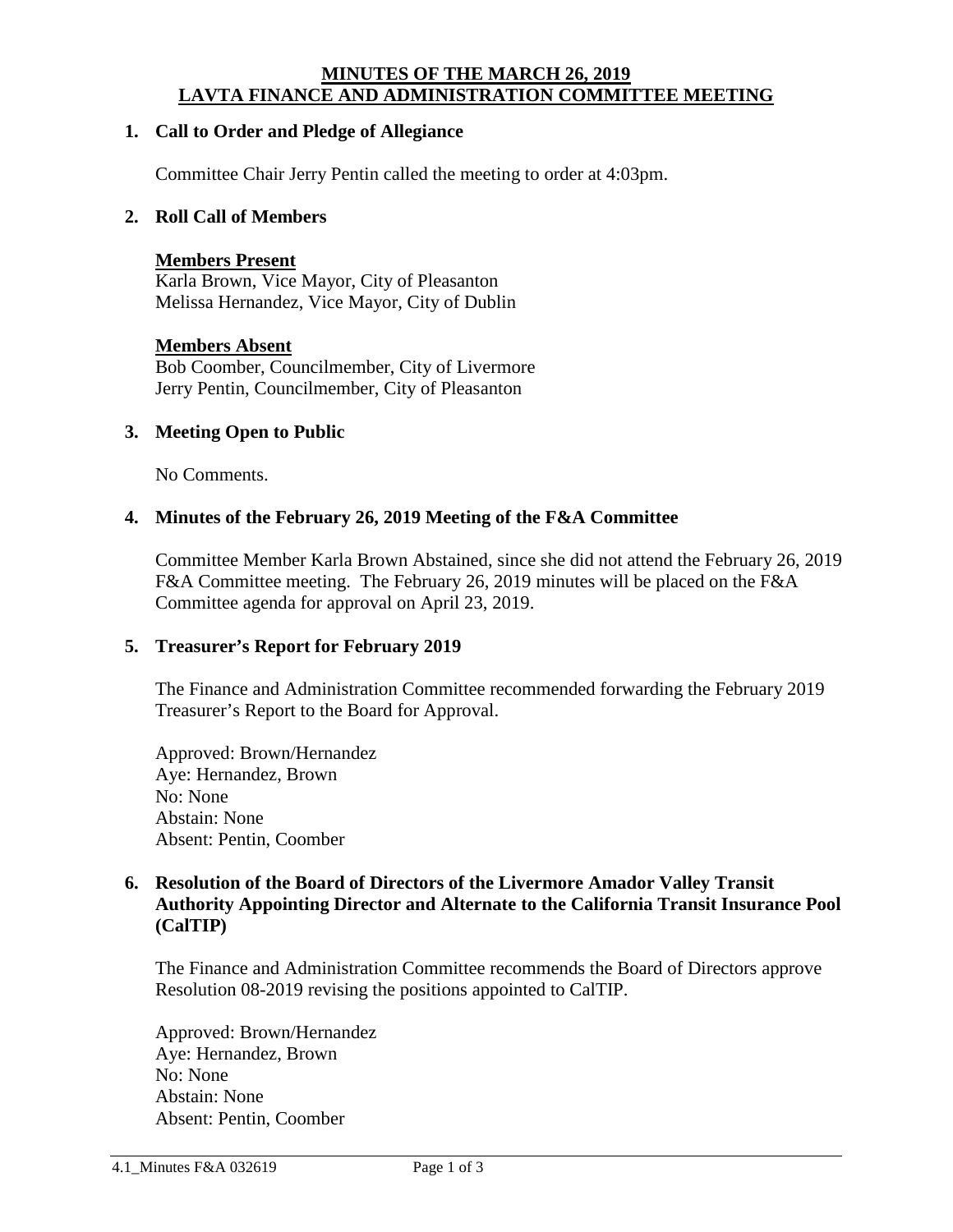## **7. Resolution in Support of Application for FY 2019 Pilot Trip Reduction Microtransit Grant Program Funding through the Bay Area Air Quality Management District (BAAQMD)**

Staff provided the Resolution in Support of Application for FY 2019 Pilot Trip Reduction Microtransit Grant Program Funding through the Bay Area Air Quality Management District (BAAQMD) to the Finance and Administration Committee. The resolution is in support of a grant application to expand the Go Dublin and Transportation Network Companies (TNC) program to Pleasanton and Livermore. Staff provided a summary of BAAQMD solicitations of trip reduction programs. LAVTA's microtransit must be targeted to areas that currently do not have Fixed Route service, since BAAQMD wants investments to principally go to regions that are impacted by air quality. Sponsors must provide a minimum of 10% local match and operate the project without grant funding for a minimum of three months. LAVTA took the project budget over two years and figured out the minimum local TDA funding to operate. LAVTA also included in kind staffing support for local match, as well. The application will be submitted to BAAQMD by their mid-April deadline.

The item was discussed by the Finance and Administration Committee and staff.

The Finance and Administration Committee referred Resolution 09-2019 to the Board of Directors for approval in support of an application to the Bay Area Air Quality Management District for Pilot Trip Reduction Microtransit funding toward the development and implementation of the GoTriValley On-Demand Shared-Ride Microtransit Project. This resolution is required to complete the application for this funding.

Approved: Brown/Hernandez Aye: Hernandez, Brown No: None Abstain: None Absent: Pentin, Coomber

# **8. Management Action Plan**

Executive Director Michael Tree provided the Management Action Plan (MAP) to the Projects and Services Committee. Executive Director Michael Tree informed that LAVTA has been asked by Central Contra Costa Transit Authority (CCCTA) to operate their Go San Ramon program. LAVTA staff has been busy with the Request for Proposal (RFP) for the Shared Autonomous Vehicle (SAV) Project and the RFP is due on March  $29<sup>th</sup>$ . The goal is to be SAV testing by July 1, 2019. A staff report will be brought to the May Board of Directors meeting regarding the RFP. Executive Director Michael Tree provided an update on agency discussion with MTM regarding contract issues and Executive Director Michael Tree also briefed on the Dublin Parking garage project.

This item was informational only.

# **9. Preview of Upcoming F&A Committee Agenda Items**

# **10. Matters Initiated by Committee Members**